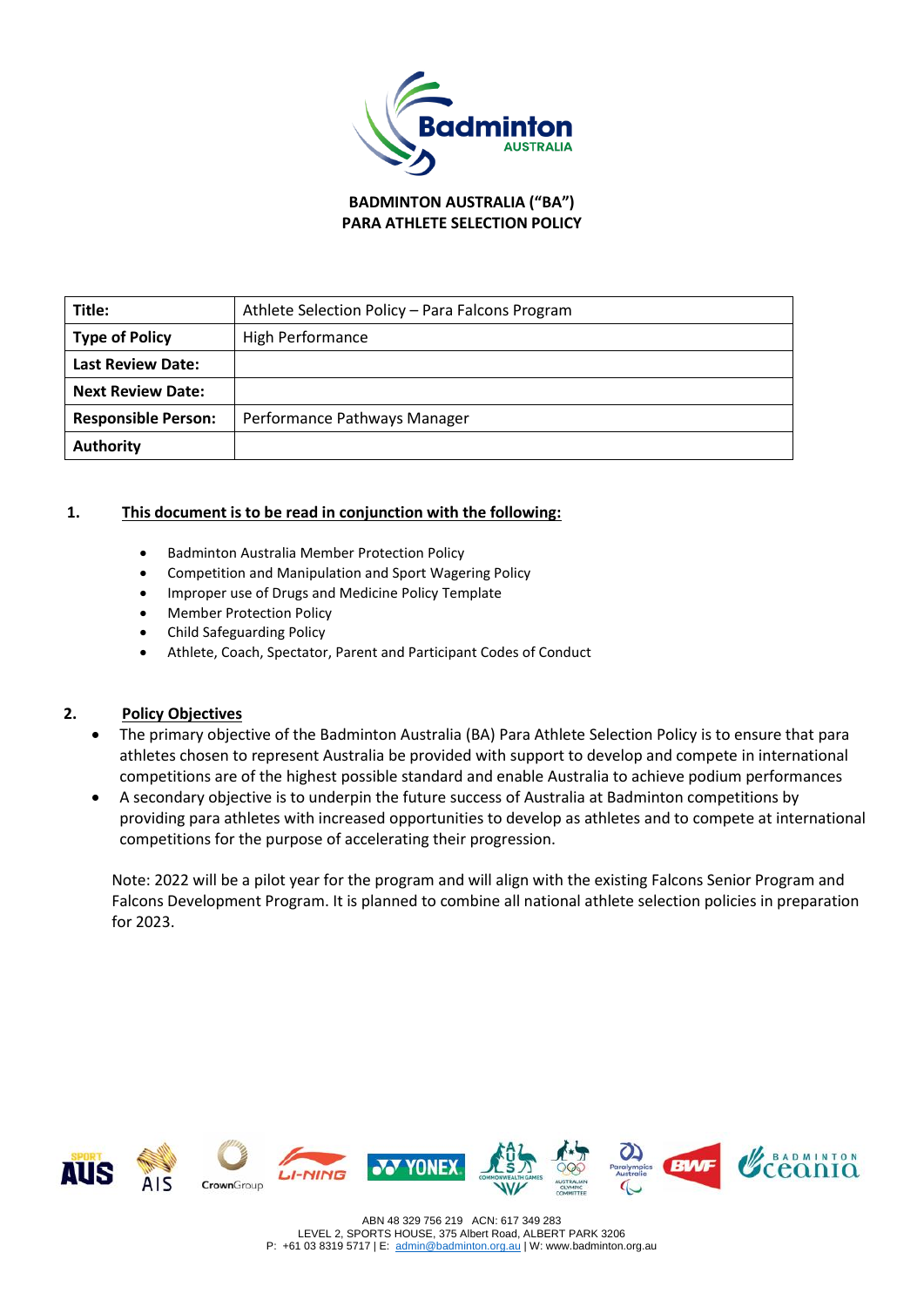

## **3. Selection Structure (Athletes and Coaches)**

| ❖ | <b>National Para Program (BA)</b><br>Selection process completed by<br><b>Badminton Australia</b><br>Coach of athletes encouraged to<br>attend camps |                                                                                                                                                                                                        |  |  |  |
|---|------------------------------------------------------------------------------------------------------------------------------------------------------|--------------------------------------------------------------------------------------------------------------------------------------------------------------------------------------------------------|--|--|--|
|   | ∾<br>❖                                                                                                                                               | <b>Paralympic and other</b><br><b>International Event Squads</b><br>Must be part of National<br>❖ Selection process<br>completed by Badminton<br>Australia<br>Coach of athlete<br>encouraged to attend |  |  |  |

### **4. Appointment of Selectors**

BA shall appoint a panel of up to five selectors to select athletes to the Falcons Para Badminton Program. The Selection Committee will be made up of the following:

- 1. Performance Pathway Manager (Chair)
- 2. National Head Para Coach
- 3. CEO/CEO nominee
- 4. Up to two other selectors (selected by BA through an expression of interest process)

### **5. Interpretation:**

(a) Unless the context otherwise requires, terms used in this Policy shall have the same meaning as in BA's Rules and/or Regulations.

(b) No particular selection criteria shall be weighted more or less significantly by reason only of the order in which that criteria appears in this Policy.

### **6. Eligibility**

To be eligible for selection into a National State Camp or National Para Program the athlete must nominate as per the process provided by Badminton Australia

- Be a registered member with Badminton Australia through their State or Territory badminton organisation
- For a National State Camp, be at least of secondary school age in the year of the camp



ABN 48 329 756 219 ACN: 617 349 283 LEVEL 2, SPORTS HOUSE, 375 Albert Road, ALBERT PARK 3206 P: +61 03 8319 5717 | E: [admin@badminton.org.au](mailto:admin@badminton.org.au) | W: www.badminton.org.au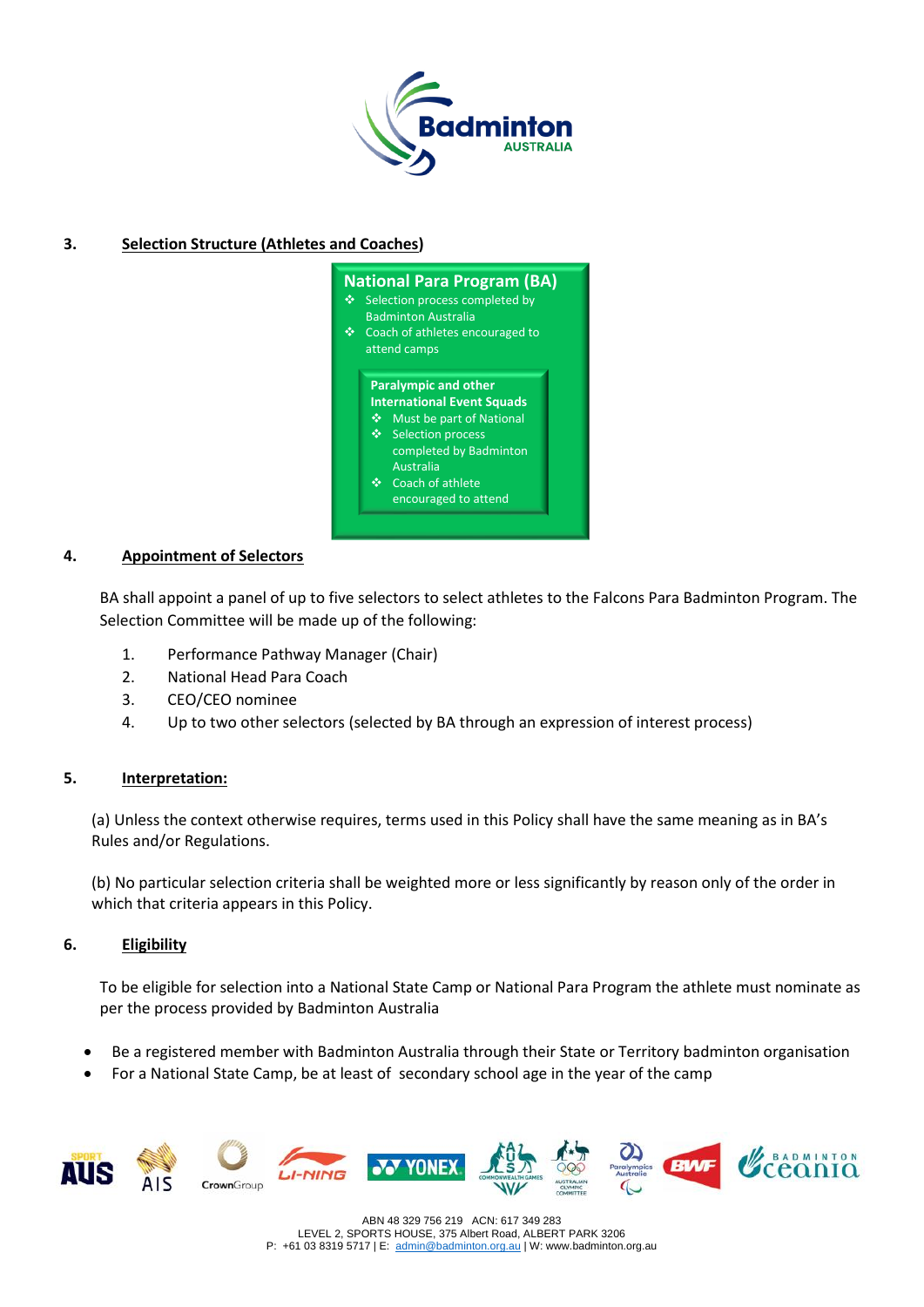

- Be eligible to represent Australia at BWF Para Internationals, Continental & World Para Championships or Paralympics
- The Athlete has a coach that is registered with Badminton Australia (or registers as a coach within 3 months of the athlete being selected)
- The Athlete trains in a club or program that is affiliated with their State/Territory badminton organisation
- For the National Para Program, an athlete minimum age should be such he/she be attending secondary school in the year of the date of selection
- Able to be a good representative of Badminton Australia and not bring Badminton Australia or the sport of Badminton into disrepute
- Have no outstanding financial issues with Badminton Australia, the State or the athlete's club/association/state organisation
- Be prepared to sign the BA National Para Athlete Program Agreement and the Athlete's coach be prepared to sign the BA National Program Coach Agreement. Athletes that do not sign the agreement may have their offer of selection revoked
- Agree they will be selected for a period of up to 12 months
- Agree to wear the approved BA uniform where required and utilise BA approved training equipment (exclusions to this clause include footwear and racquets).

# **7. Selection Areas**

The athlete selection areas that apply to this Policy are:

- National State Camps
- National Para Program

## **8.1 National Para Program**

The total number of athletes selected to the National Para Program shall be no more than 10 in any one year plus up to 3 additional talented athletes from diverse backgrounds with reference to section 6. This may include but not limited to athletes who identify as Aboriginal or Torres Strait Islander people, people based outside of major metropolitan centres, people from low socioeconomic backgrounds or elite athletes talent transferring from another sport.

Athletes can be selected into the National Para Program where they are:

- Compliant with the information as per section 6
- Should an athlete claim an exemption due to injury they must, where possible and safe to do so, attend the relevant national championships and support their team

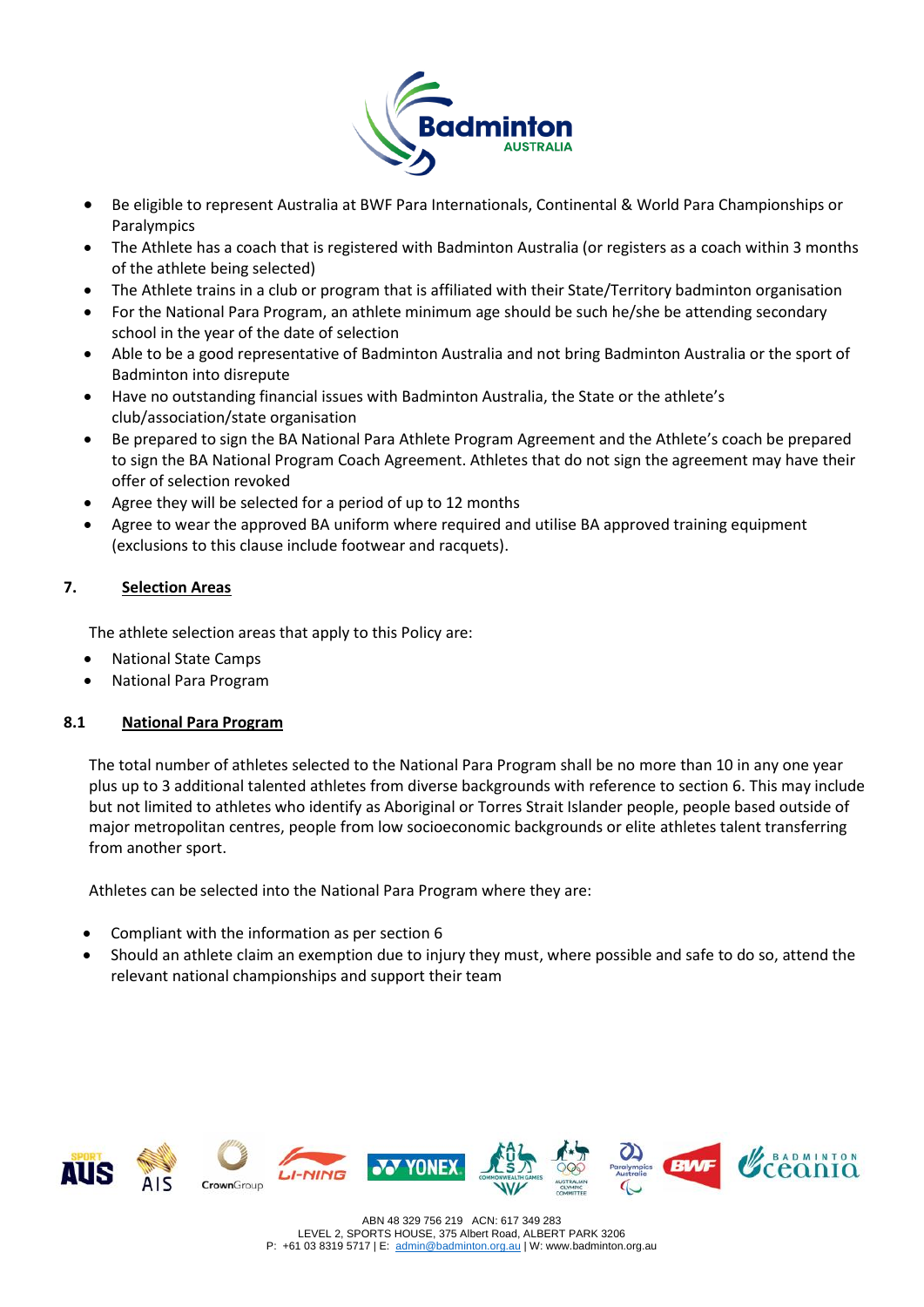

## Selection Criteria

When determining athletes who may be selected the following will be considered:

- (i) The prospect of future podium success at an international level (the Selection Committee can use the AIS annually endorsed '"What it Takes to Win" document for guidance as it sees fit)
- (ii) Consistency in standards of behaviour conducive to supporting the goals of the program and overall objectives of BA
- (iii) Past national and international performances in events and over such periods as determined by the selectors
- (iv) Current national and international performances including performance over the preceding twelvemonth period or for 2022 selection, previous 2 years due to covid
- (v) Current international ranking (if any)
- (vi) (Where relevant) Any current or potential injury or condition which may impair, inhibit, or prevent the athletes 's performance to the requisite level
- (vii) Any other factor considered relevant in the circumstances.
- (viii) Previous involvement in camps
- (ix) In considering the criteria the Selectors may in their discretion give weight to extenuating circumstances such as injury or personal circumstances
- (x) Be fully vaccinated for COVID-19 or have a medical exemption approved by Badminton Australia

### **8.2 Paralympic Squad or International Event Squads**

Where athletes meet the criteria as set out in section 8.1, they may be identified and selected as part of the Paralympic Squad or International Event Squad. BA at its discretion can select athletes to these Squads, where the athlete is eligible to be selected. BA may bring specific groups of athletes together when preparing for events listed on the international calendar.

### **8.3 Requirements for Selection for National Para Program**

- There will be no distinction between juniors and seniors for the National Para Program. Athletes irrespective of age will be on the same program.
- Athletes must be able commit to working as part of a team and provide support to each other as and when required.
- Take into account the information provided in the "What it takes to win (WITTW)" data agreed with the AIS
- The athlete needs to be part of the state development squad where their State/Territory provides one and be an active member of this squad. Exceptions can be considered, by the State/Territory badminton organisation for athletes residing in areas outside of major metropolitan centres.
- Athletes wanting to be considered for selection require endorsement from their State/Territory badminton organisation.







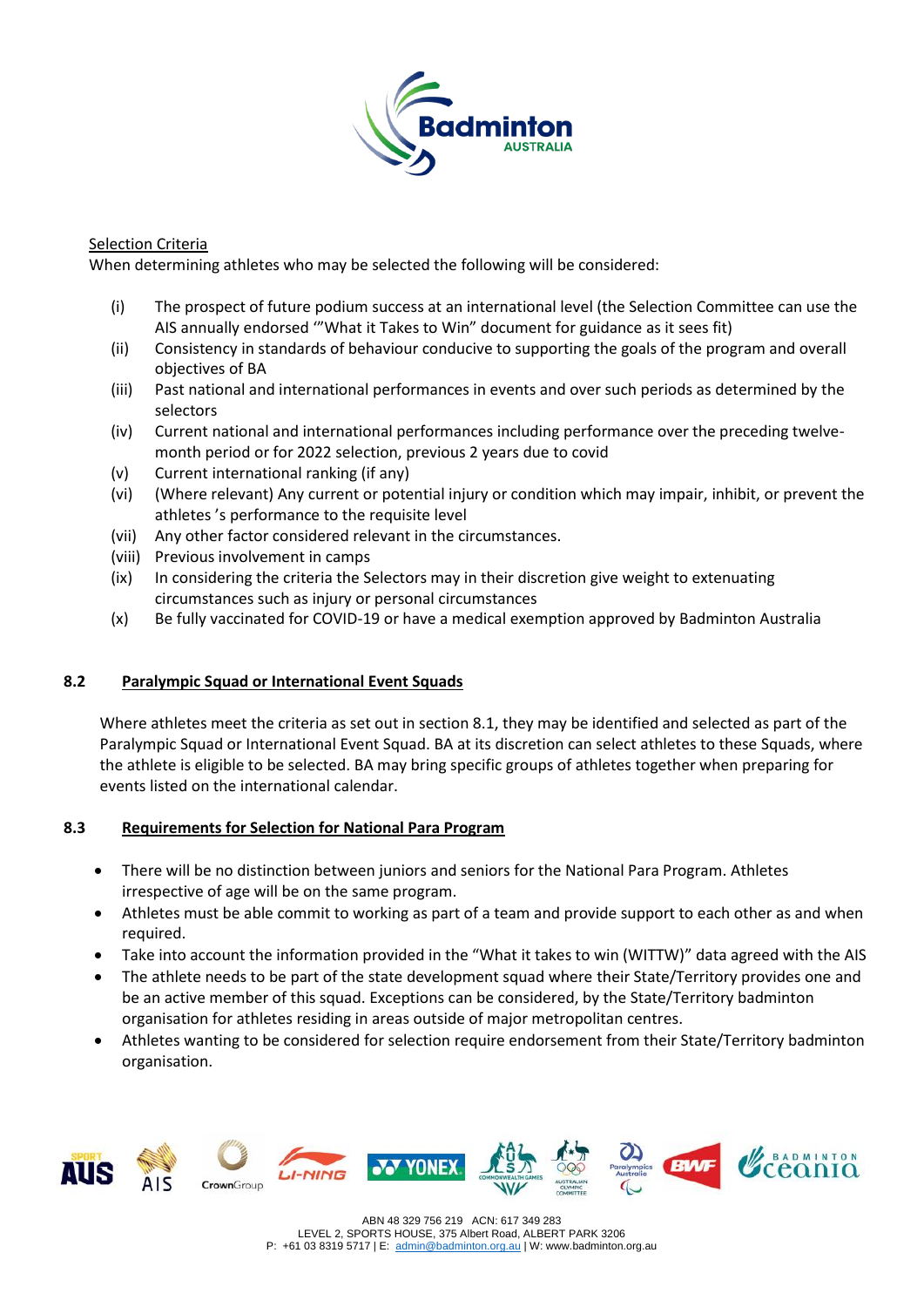

- Athletes need to show a high level of commitment to the program and be proactive in working towards developing their performance through the development of an individual performance plan (IPP). The IPP will be agreed between the athlete, coach, and BA.
- Where possible and in consultation with BA, athletes will need to participate in the annual National Championships along with the Oceania Championships which take place every two years.
- Where possible and in consultation with BA, athletes will be required to have participated in at least one international competition within two years of commencement on this program.
- Current performance in national and international competitions will be considered.
- Current world rankings where appropriate will be taken into consideration
- Athletes will be required to attend National Para Camps which have been arranged to support their development to continue in the program. Should a athlete claim an exemption due to injury they must, where position and safe to do so, attend the relevant para camp amd support their team where required.
- Athletes will be required to sign code of conduct.
- Athletes are selected for 12 months
- Where Badminton Australia has received funding to support high performance in Para Badminton, BA will where possible, subsidise and equalise the costs for attending camps and other programs.

### **9. Instructions to Selectors**

- (i) A majority decision of Selectors is required. Subject to this Policy, the decision of the Selectors shall be final. No reasons need be given for any selection or other decision of the Selectors.
- (ii) If the Selectors are unable to reach a decision within a reasonable time and have advised the BA Chief Executive Officer of that situation, the BA CEO may make the relevant selection decision as they see fit. The normal appeals process of the Selection Policy applies to a decision of the BA CEO made under this clause.
- (iii) Unless expressly requested by the Selectors, athletes have no right to make submissions or representations to, or appear before, the Selectors. Any right or claim to natural justice in this regard is expressly excluded, such right being preserved in the appeal process**.**
- (iv) Selected teams / squads will be ratified by the BA CEO and the BA Board informed of the selection.
- (v) Notification to Relevant Parties
	- (i) Subject to constraints imposed upon BA by third parties, individuals selected by the Selectors ("Selected Parties") shall be notified of their selection as soon as practicable after their individual selection or finalisation of the relevant squad or team or individual or official position(s).
	- (ii) Athletes acknowledge that their selection is subject to any appeals.
	- (iii) Notification will be made by the Chief Executive Officer of BA, or any other BA officer nominated by the CEO.





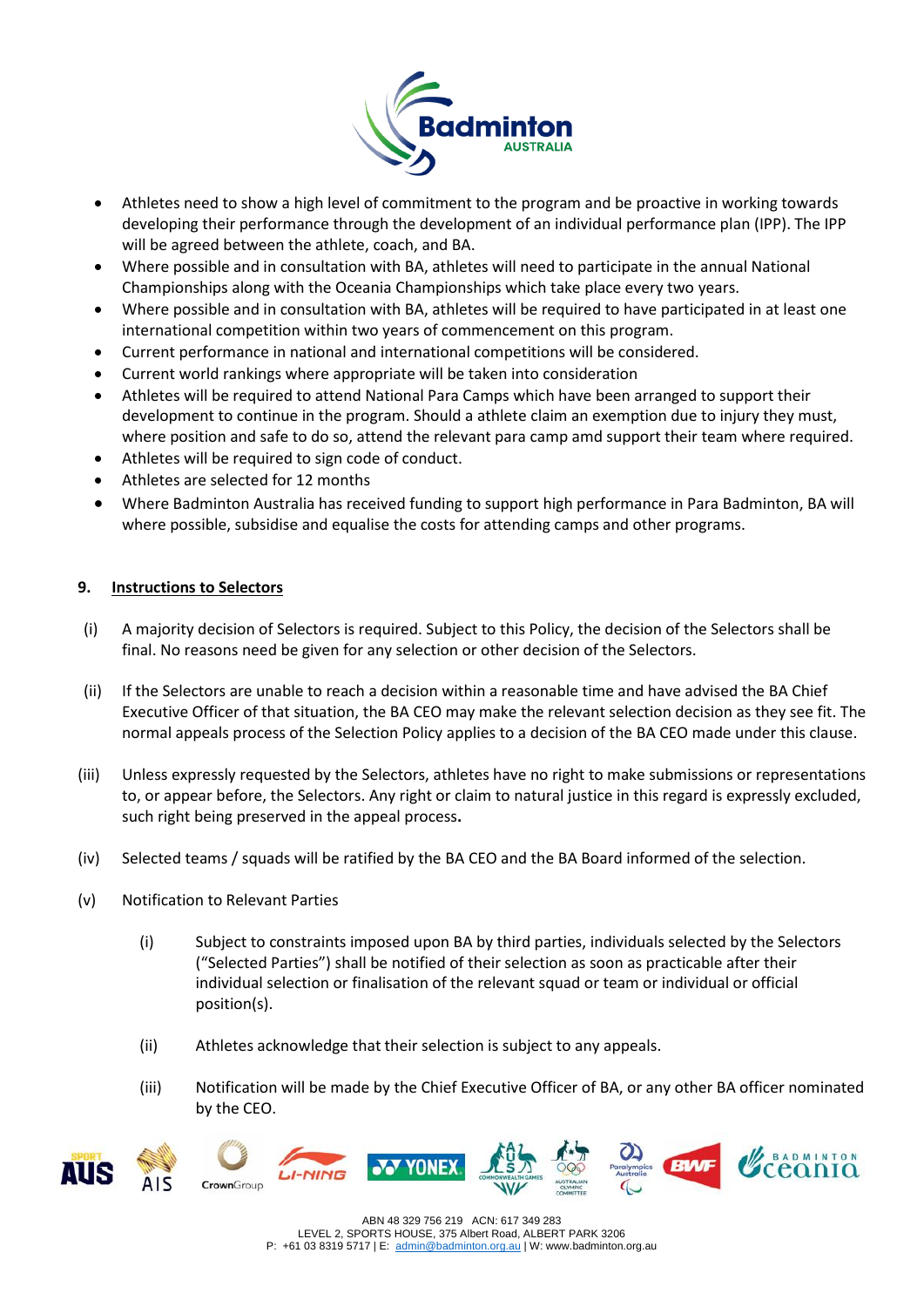

### (vi) Removal from a selected program or team

Any athlete who:

- (i) Breaches or fails to observe, in the opinion of the BA CEO, any of BA's Policies, Procedures, Rules, Regulations or Decisions
- (ii) By reason of illness or injury is unable to perform to the required standard in the opinion of the coaching staff (after having received advice from a medical practitioner);
- (iii) Breaches or fails to fulfill a requirement of the BA Anti-Doping Policy;
- (iv) Breaches or fails to comply, fulfill, and observe the requirements in the national team agreement or the national program athlete agreement.
- (v) Is ineligible for selection to or continued membership of the national program or national team as the case may be.

A Para athlete may be removed from a national team or program by the Selectors in consultation with the National Para Coach and High Performance Pathway Manager as the circumstances may require including where the athlete has failed to sustain his or her performance and/or attitude (in line with the BA athlete Code of Conduct) to a satisfactory level, provided that the required performance levels have first been discussed (and provided to the athlete in writing) and the athlete has been given the opportunity to attain those performance levels.

### **10. Appeals**

(a) Appeal

An aggrieved athlete may appeal against a failure of the Selectors (or the BA CEO) under the relevant clause to comply with the procedures set down in this Policy. That is, an appeal may only be made on procedural grounds not on the merits of a particular selection decision. Any appeal under this clause will proceed in accordance with this clause.

- (b) Procedure for Appeal
	- (i) Any appeal against a decision of the Selectors must be made within 48 hours of any public announcement**.**
	- (ii) The appeal must be lodged in writing with the BA Chief Executive Officer setting out:
		- (a) the decision of the Selectors (or the BA CEO or the BA Board) in question;
		- (b) the ground on which the appeal is made; and



ABN 48 329 756 219 ACN: 617 349 283 LEVEL 2, SPORTS HOUSE, 375 Albert Road, ALBERT PARK 3206 P: +61 03 8319 5717 | E: [admin@badminton.org.au](mailto:admin@badminton.org.au) | W: www.badminton.org.au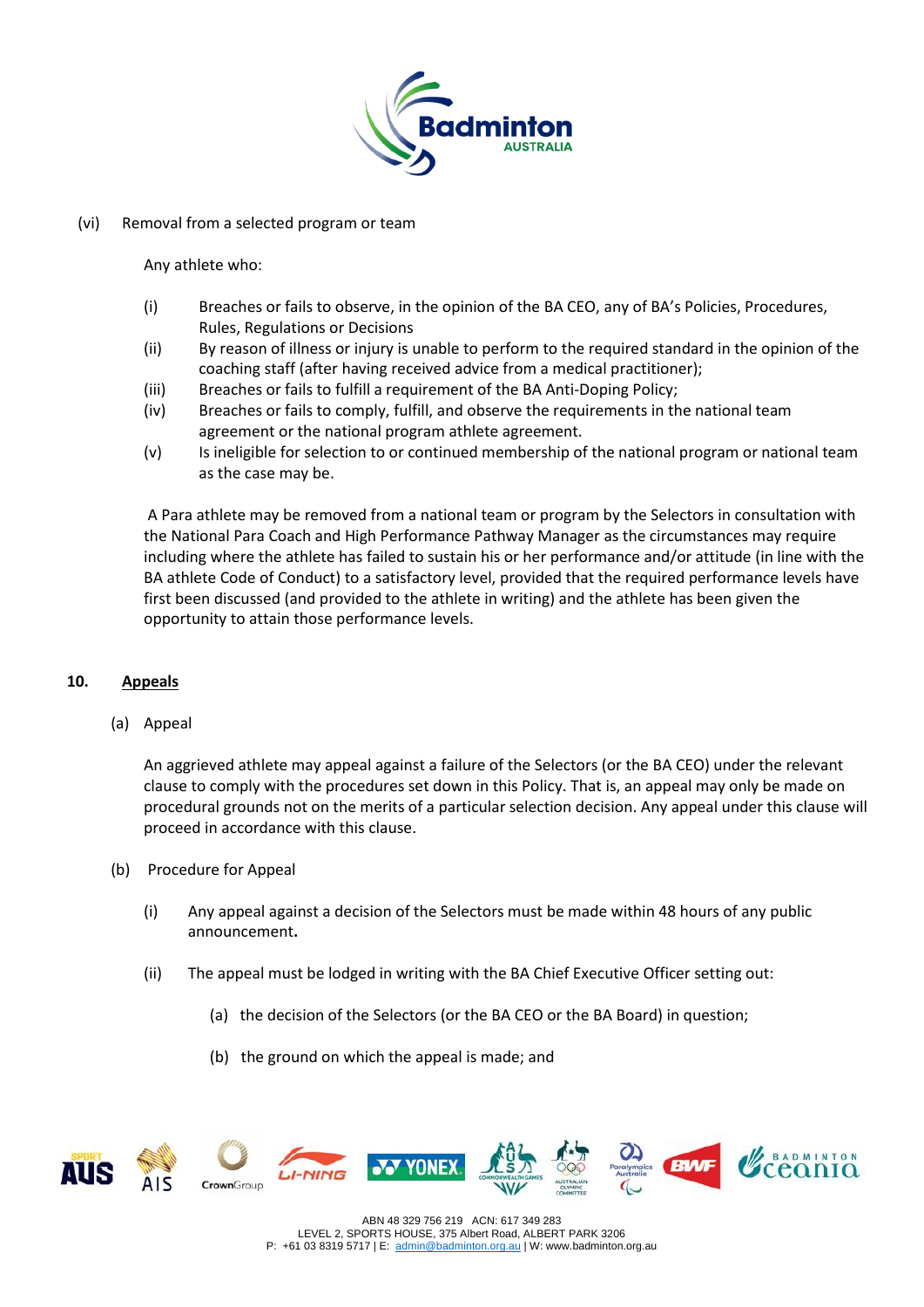

- (c) the reasons or circumstances supporting the alleged ground of appeal; and must be accompanied by an appeal fee of \$500. If the appeal is successful, the fee of \$500 will be refundedIf the appeal is not successful the fee will be retained by BA.
- (iii) Nothing in this Policy prevents the withdrawal of an appeal at any time in writing.
- (iv) On receipt of an appeal in accordance with this Policy, the BA CEO will provide the information to the Selectors for them to review their decision
- (v) The information from the selectors will be conveyed to the aggrieved party
- (vi) Should the aggrieved part still not be satisfied by the decision the matter will then be referred to a Selection Review Panel
- (c) Rules of Selection Review Panel
	- (i) The Selection Review Panel shall be constituted by any three persons available to hear the appeal and who are appointed by the BA CEO to such role. The Selection Review Panel must include a person who is legally qualified who will chair the panel.
	- (ii) No member of the Selection Review Panel may be a party to or directly interested in the matter under consideration.
	- (iii) No current BA Board members, current BA staff members or immediate family members of any athlete who are part of BA programs will be eligible to be on the Selection Review Panel
- (d) Functions of the Selection Review Panel
	- (i) The Selection Review Panel has no power of selection or re-selection. The Selection Review Panel may review the matter set out in the appeal and may (as appropriate) refer the matter back to the Selectors (or the BA CEO) for their reconsideration.
- (e) Procedures for the Selection Review Panel
	- (i) On receipt of the appeal papers, the Chair of the Selection Review Panel shall notify their fellow panel members of the appeal and shall ensure copies of the relevant appeal papers are forwarded to panel members as a matter of urgency.
	- (ii) The Selection Review Panel shall, as soon as practical after receiving a notice, investigate and consider the matter and shall within 7 days of receiving such notice, determine whether:



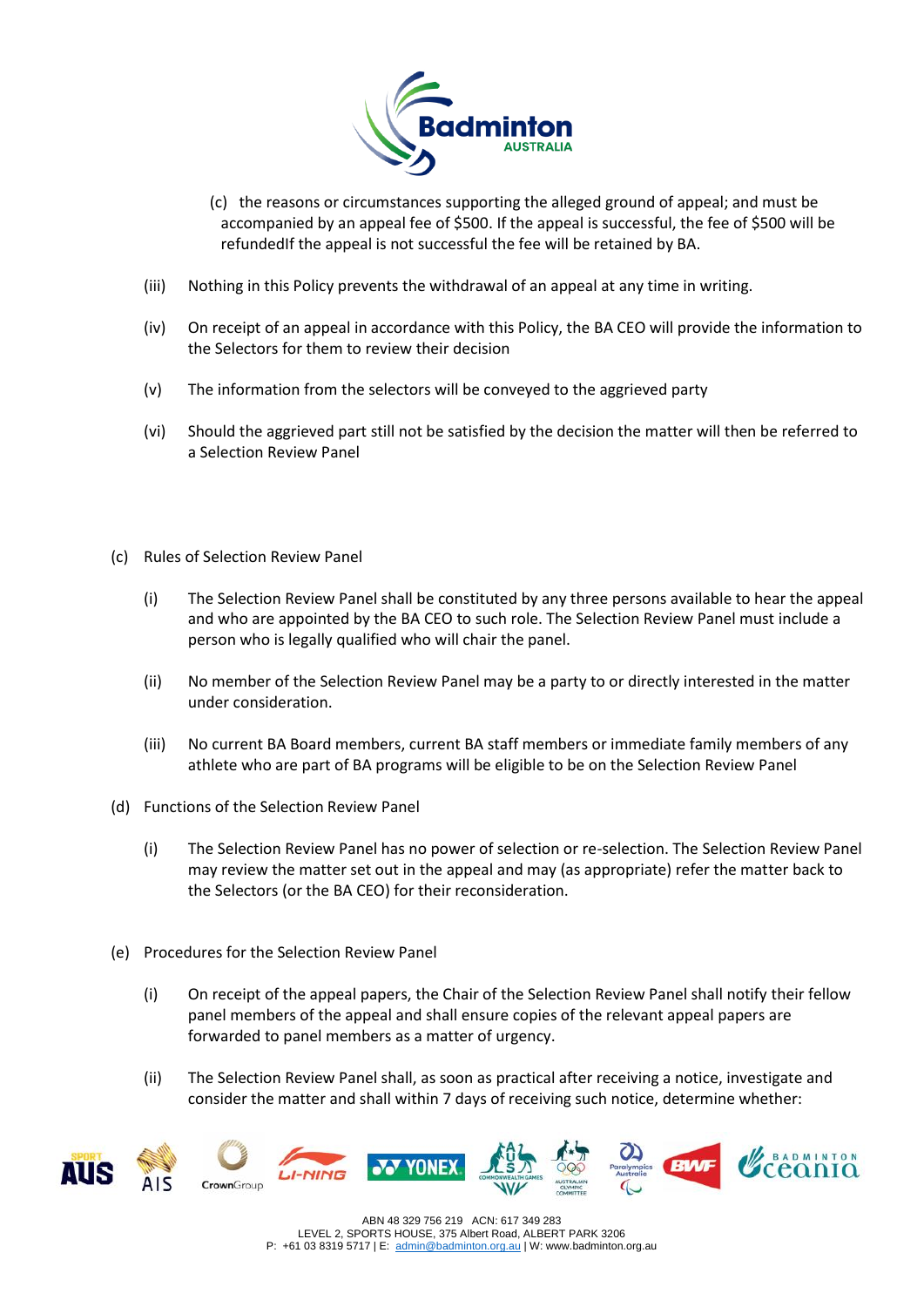

- (a) The matter should be dismissed, because in its determination, the matter is trifling in nature or has no merit; or
- (b) The appeal warrants further review and determination in accordance with this Policy.
- (iii) If the Selection Review Panel determines the matter warrants further review, it shall as soon as practicable, having regard to the timing of selection and proximity of relevant events, serve a notice in writing on the aggrieved party:
	- (a) Stating that the aggrieved party may address the Selection Review Panel at a meeting to be held as soon as practicable, being no earlier than four days from the date of the notice;
	- (b) Stating the date, place, and time of that meeting; and
	- (c) Informing the aggrieved person that he or she may do any one or more of the following:
		- (1) Attend that meeting (personally or by his or her representative, not being legally trained or qualified);
		- (2) Give the Selection Review Panel, no later than 24 hours before the time of that meeting, a further written statement setting out relevant information surrounding the appeal.
	- (d) The Selection Review Panel may conduct a meeting convened in accordance with the relevant clause (or any adjournment thereof) in such manner as it sees fit, but shall:
		- (1) Give to the aggrieved party and the Selectors (or the BA CEO) every opportunity to be heard;
		- (2) Give due consideration to any written statement by the aggrieved person;
		- (3) Allow the aggrieved person to be present along with his or her adult representative (not being legally trained or qualified); and may as above
		- (4) Request or require the aggrieved person or any other witness to attend the meeting or provide such evidence as is available.
- (iv) Following consideration of all relevant and available information, the Selection Review Panel shall arrive at a finding. A decision of the Selection Review Panel may be by a majority decision.
- (v) The Selection Review Panel shall notify the BA CEO of its finding as soon as practicable.
- (vi) If the Selection Review Panel considers the ground alleged by the aggrieved person to be satisfied, it shall recommend that the Selectors (or the CEO) again consider the selection of the relevant squad, team, individual or official.
- (vii) The Selectors (or the CEO) shall comply with any direction of the Selection Review Panel in this regard.